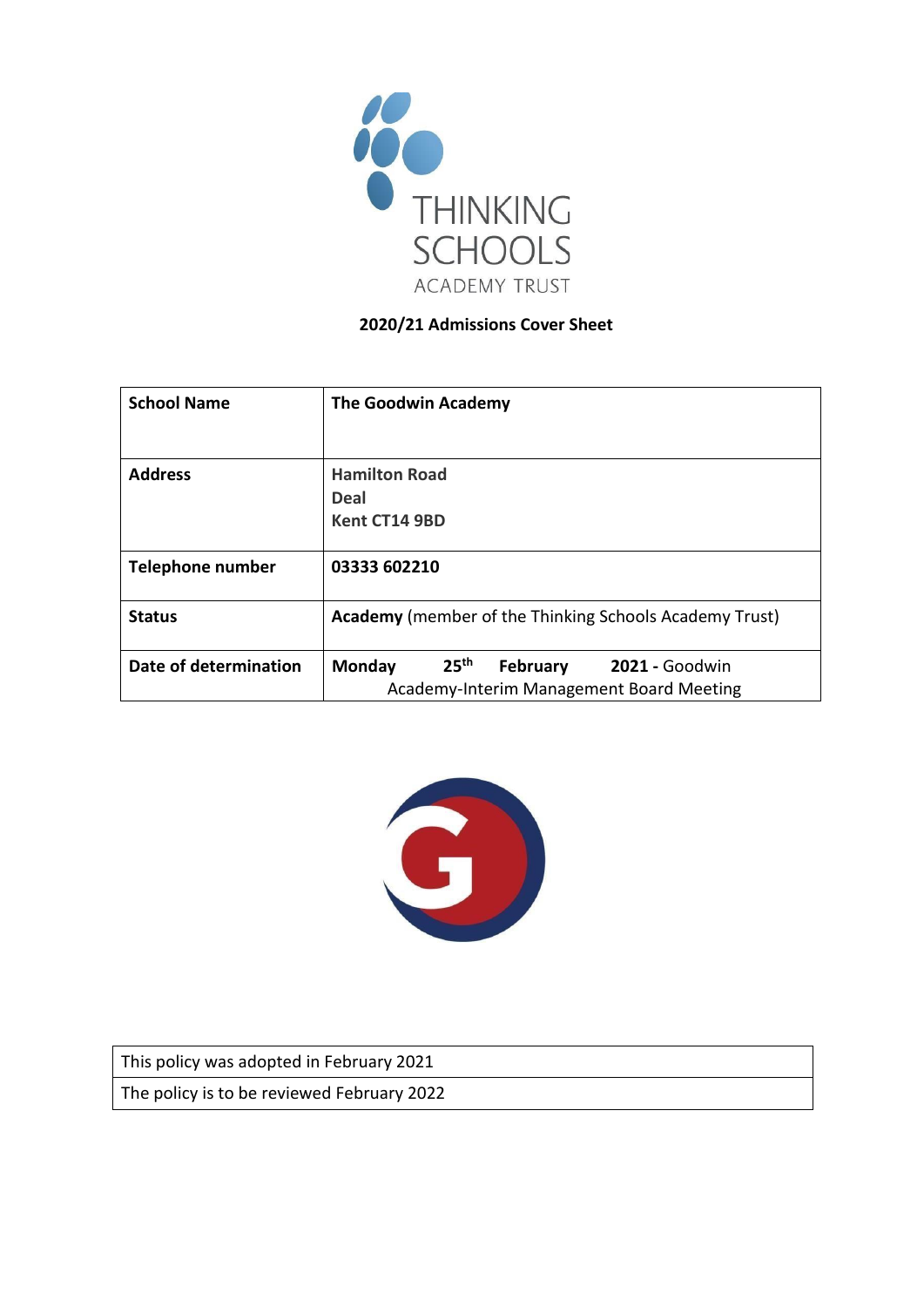#### **1.0 Introduction**

The admission authority for Goodwin Academy is the Academy 's Local Governing Body/Sponsor. This policy is in line with government legislation and guidance (School Admissions Code 2014) and is designed to ensure there is a fair admissions procedure for all applicants, and to help guide parents/carers and their children through the application process.

For the academic year commencing September 2021 the Published Admissions Number (PAN) for year groups 7-10 is 180, year 11 is 120.

### **2.0 Admissions Procedure**

#### **2.1 Applying for a Place**

Goodwin Academy welcomes all applications. The Academy has two main intake levels; Year 7 and Sixth Form. We encourage entry at these times so as to aid the progression of the child academically without interruption; however, children are welcome to apply for entry in any year. Parents/carers are encouraged to visit the Academy with their child if they are planning to apply for a place and there are a number of open days during the year. Arrangements for visits outside of these dates can be made through the Academy Office.

Children are admitted to the Academy using the criteria outlined in this policy. In no way does the academic ability of the child come into consideration when places at the Academy are being allocated.

### **2.2 Admissions Arrangements for Year 7 (September 2021)**

Admissions arrangements for children born between  $1<sup>st</sup>$  September 2008 and 31 $<sup>st</sup>$  August</sup> 2009.

Parents/carers resident in Kent will be able to apply for their child's school place either on line at [www.kent.gov.uk/ola](http://www.kent.gov.uk/ola) [or](http://www.kent.gov.uk/ola) by using a standard paper form known as the Secondary Common Application Form (SCAF).

Parents/carers indicate their preference for secondary education after the selection tests are taken. The decision regarding selection tests will be sent on 17<sup>th</sup> October 2020 and the SCAF needs to be completed and returned by 31<sup>st</sup> October 2020.

On 2nd March 2021, parents/carers will receive emails or letters offering them a place at the Academy. After that day the Academy will then send a welcome letter, asking parents/carers to confirm their child's place at the Academy; parents/carers will also need to confirm their child's place with the local authority. Places should be accepted or declined to the Academy by 16<sup>th</sup> March 2021.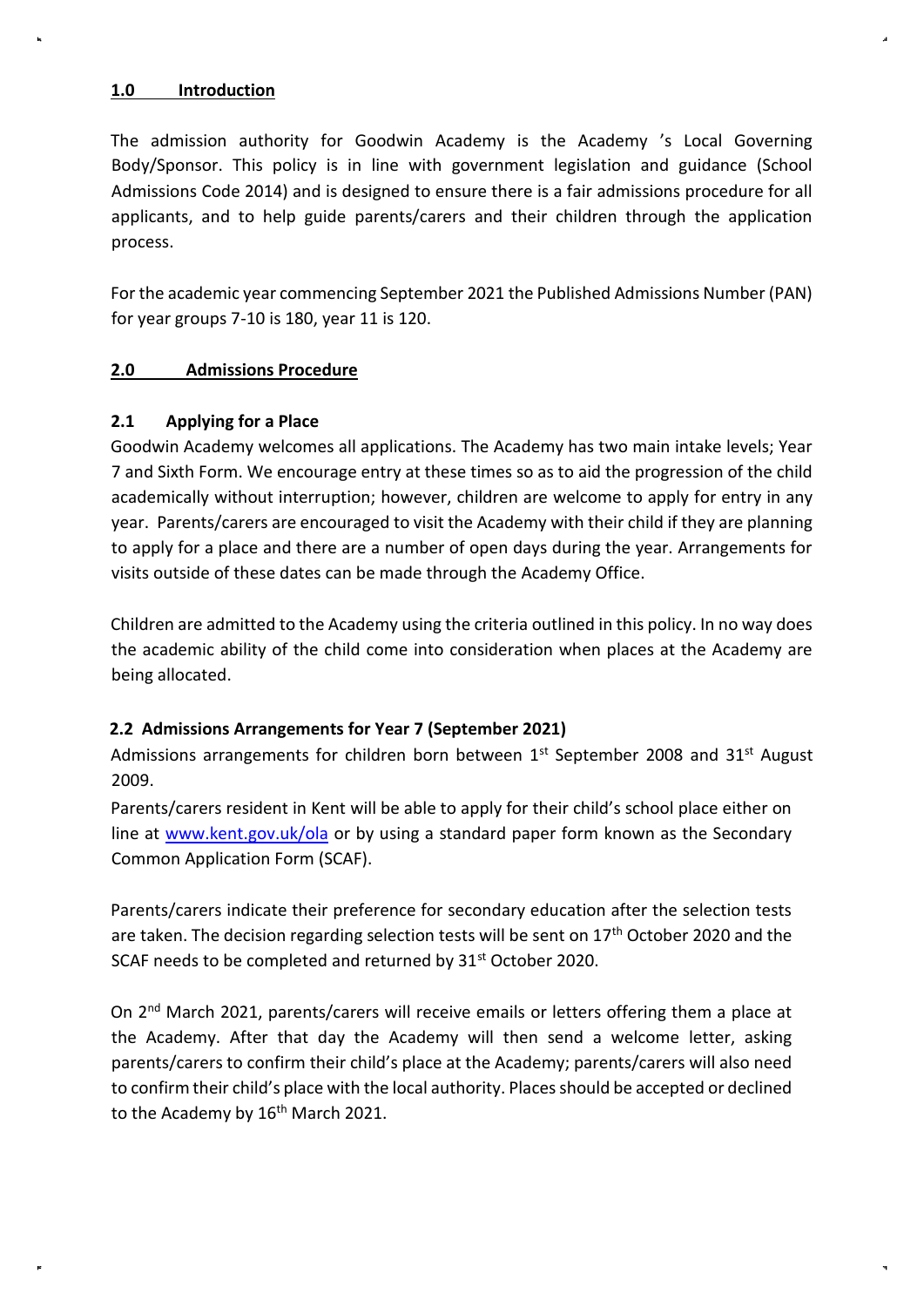Once places are accepted, admission forms will be sent by post. These need to be returned to the Academy with a copy of the child's full birth certificate by  $1<sup>st</sup>$  June 2021.

The Academy does not ask for additional information on a supplementary information form.

Looked After Children and all children who have been previously looked after, but following being looked after became subject to an adoption order, child arrangement order or special guardianship order (i*n the care of the Local Authority or provided with accommodation by the authority for a continuous period of more than 24 hours), or children* who appear to the Admission Authority to have been in state care outside of England but ceased to be so as a result of being adopted only.\*

\*A child is regarded as having been in state care outside of England if they were in the care of or were accommodated by a public authority, a religious organisation, or any other provider of care whose sole or main purpose is to benefit society".

# **2.3 Secondary Transfer Admission Appeal Process – Year 7 September 2021** If

an application has been unsuccessful, parents/carers have the right to appeal.

An appeal needs to be in writing to the Academy no later than 20 school days from the date of the application not being successful.

For admissions in to Year 7 in September 2021 the date of deadline for lodging an appeal is 27<sup>th</sup> March 2021.

Parents/carers lodging appeals by the deadline will have their appeal heard within 40 school days. The Academy will give appellants at least 10 school days' notice of their appeal hearing, and the timetable will allow reasonable deadlines of 5 days for submissions of evidence and sending out papers.

Once an appeal has been heard, wherever possible the Academy will send a letter within 5 school days of the appeal.

Appeal forms are available from the Kent County Council website. [http://www.kent.gov.uk/education\\_and\\_learning/school\\_education/applying\\_for\\_a\\_school](http://www.kent.gov.uk/education_and_learning/school_education/applying_for_a_school_place/secondary_school_places.aspx) plac e/ secondary school places.aspx [or a copy is available to collect from](http://www.kent.gov.uk/education_and_learning/school_education/applying_for_a_school_place/secondary_school_places.aspx) the Academy Office.

### **2.4 In-Year Admissions Applications**

This includes admissions arrangements for any transfers to any year up to and including Year 11, which do not fall within the initial Year 7 September admission.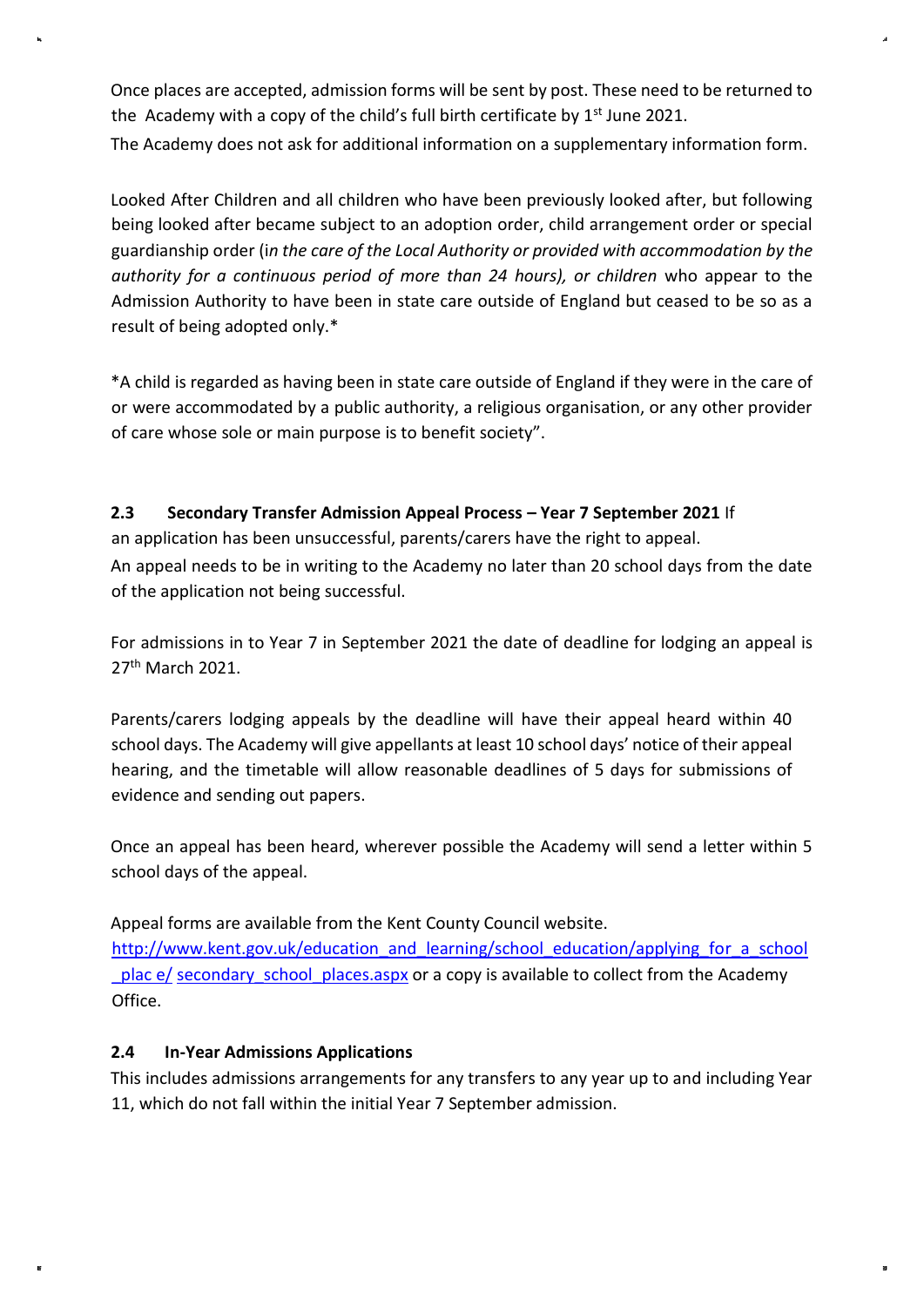Parents/carers resident in Kent will be able to apply for a school place by using the form on line at

[http://www.kent.gov.uk/education\\_and\\_learning/school\\_education/applying\\_for\\_a\\_sch](http://www.kent.gov.uk/education_and_learning/school_education/applying_for_a_school_place/in_year_admissions.aspx) ool p lace/i n year admissions.aspx [or by using a standard paper form known as the In](http://www.kent.gov.uk/education_and_learning/school_education/applying_for_a_school_place/in_year_admissions.aspx)year Common Application Form (IYCAF), which is available from the Local Authority or the Academy Office.

Students are accepted from all parts of Deal and the surrounding area/villages.

The Academy does not ask for additional information on a supplementary information form. The Local Governing Body/Sponsor has the right to refuse the admission of children who have been permanently excluded from two or more schools.

Goodwin Academy works with Kent County Council in accordance with their in-year fair access policy.

# **2.5 Offers**

The Academy may withdraw its offer if it is found that the place was offered based on a fraudulent or intentionally misleading application. The offer may also be withdrawn if the Academy has not heard back from the parent/carer of the child in writing within the 10 days' acceptance period.

# **2. 6 Oversubscription Criteria**

If the number of preferences for the Academy is more than the number of places available, places will be allocated in the following priority order:

• **Children in Local Authority Care or Previously in Local Authority Care** - Looked After Children and all children who have been previously looked after, but following being looked after became subject to an adoption order, child arrangement order or special guardianship order (i*n the care of the Local Authority or provided with accommodation by the authority for a continuous period of more than 24 hours), or children* who appear to the Admission Authority to have been in state care outside of England but ceased to be so as a result of being adopted only.\*

\*A child is regarded as having been in state care outside of England if they were in the care of or were accommodated by a public authority, a religious organisation, or any other provider of care whose sole or main purpose is to benefit society".

• **Current family association** - a brother or sister attending the Academy when the child starts. In this context brother or sister means children who live as brother or sister in the same house, including natural brothers or sisters, adopted siblings, stepbrothers or sisters and foster brothers and sisters. If siblings from multiple births (twins, triplets, etc) apply to the Academy and the Academy would reach it's PAN after admitting one or more, but before admitting all of those siblings, the Local Governing Body/Sponsor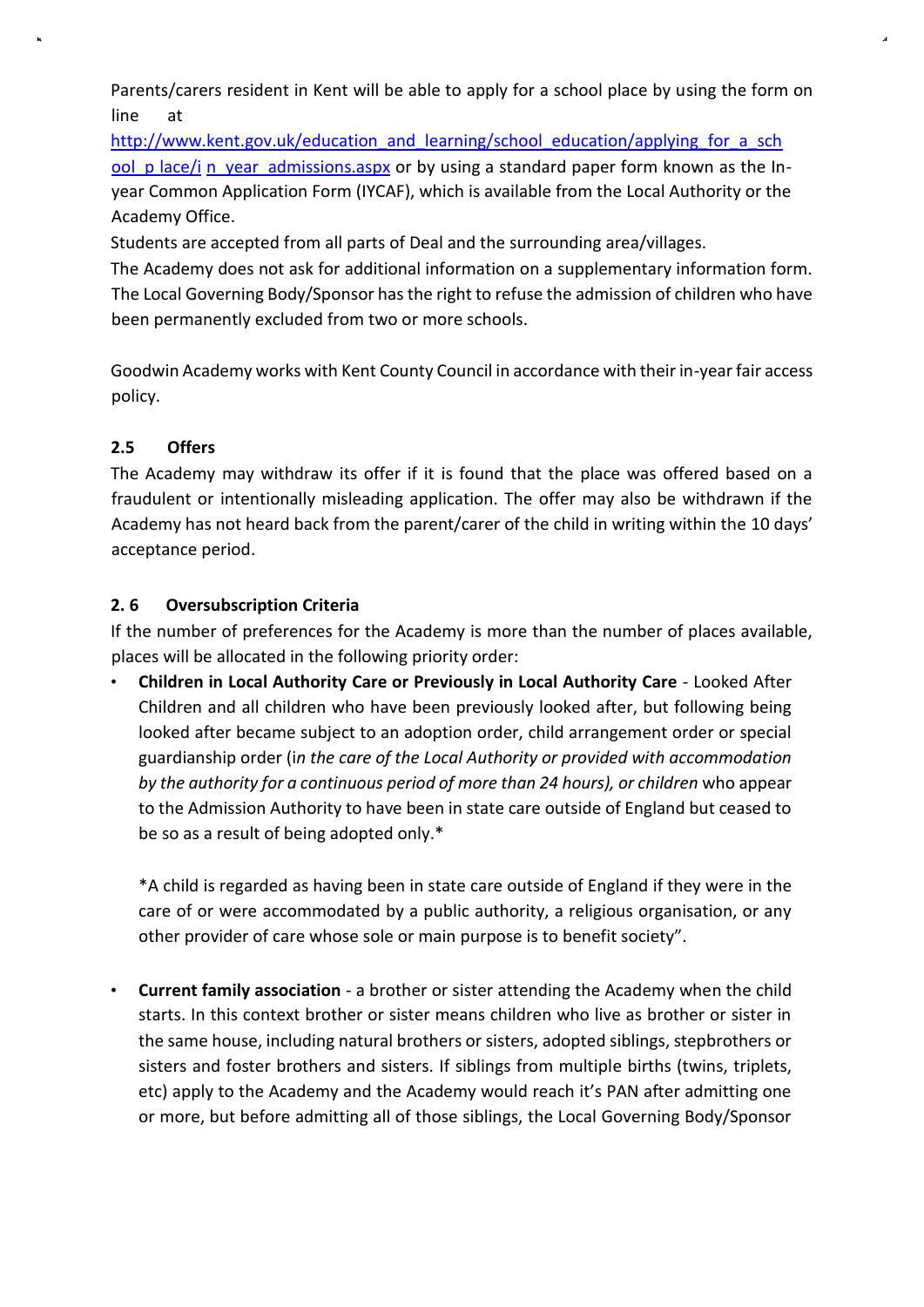will offer a place to each of the siblings, even if doing so takes the Academy above its PAN.

- **Health and Special Access Reasons** this will be applied in accordance with the School's legal obligations, in particular those under the Disability Discrimination Act 1995. Priority will be given to children under this criterion whose health or physical impairment means they have a demonstrable and significant need to attend the Academy. Medical/health and special access reasons must be supported with written evidence from an appropriately qualified medical practitioner. The evidence must demonstrate a special connection between the child's needs and the Academy.
- **Nearness of the child's home(s) to the Academy**  we use the distance between the child's permanent home address and the school, measured in a straight line using the National Land and Property Gazetteer (NLPG) address point data. Distances are measured from a point defined as within the child's home to a point defined as within the school as specified by NLPG. The same address point on the school site is used for everybody.

# **2.7 Children with a statement of special educational needs (SEN) or education, health and care plan (EHCP)**

The Academy will admit all children who have a SEN statement or EHCP where the Academy is named, unless this admission causes disruption to the education of the students already placed here in some way that cannot be overcome by reasonable adjustments being made. The SENCO will discuss this fully with KCC if and when papers are received for a child for whom this is relevant.

Children who have special educational needs but who do not have a SEN statement or EHCP will be treated equally to all other applicants in the admissions process. This includes children who may need extra support or reasonable adjustments to be made. The Academy will do everything it can to accommodate these pupils. See our SEN policy for details of special provision provided by the Academy.

# **2.8 Waiting Lists**

The Academy will maintain a waiting list until the start of the January term 2022, should places become available the oversubscription criteria will be used to determine allocation of each place.

Applicants will be listed in order of priority, in accordance with the Academy's oversubscription criteria. A child may gain entry to the Academy if the number of pupils falls below the admissions limit of the Academy.

If a child on the waiting list is offered a position at the Academy, they will be notified by letter and will have the option of accepting or rejecting the place within 10 days.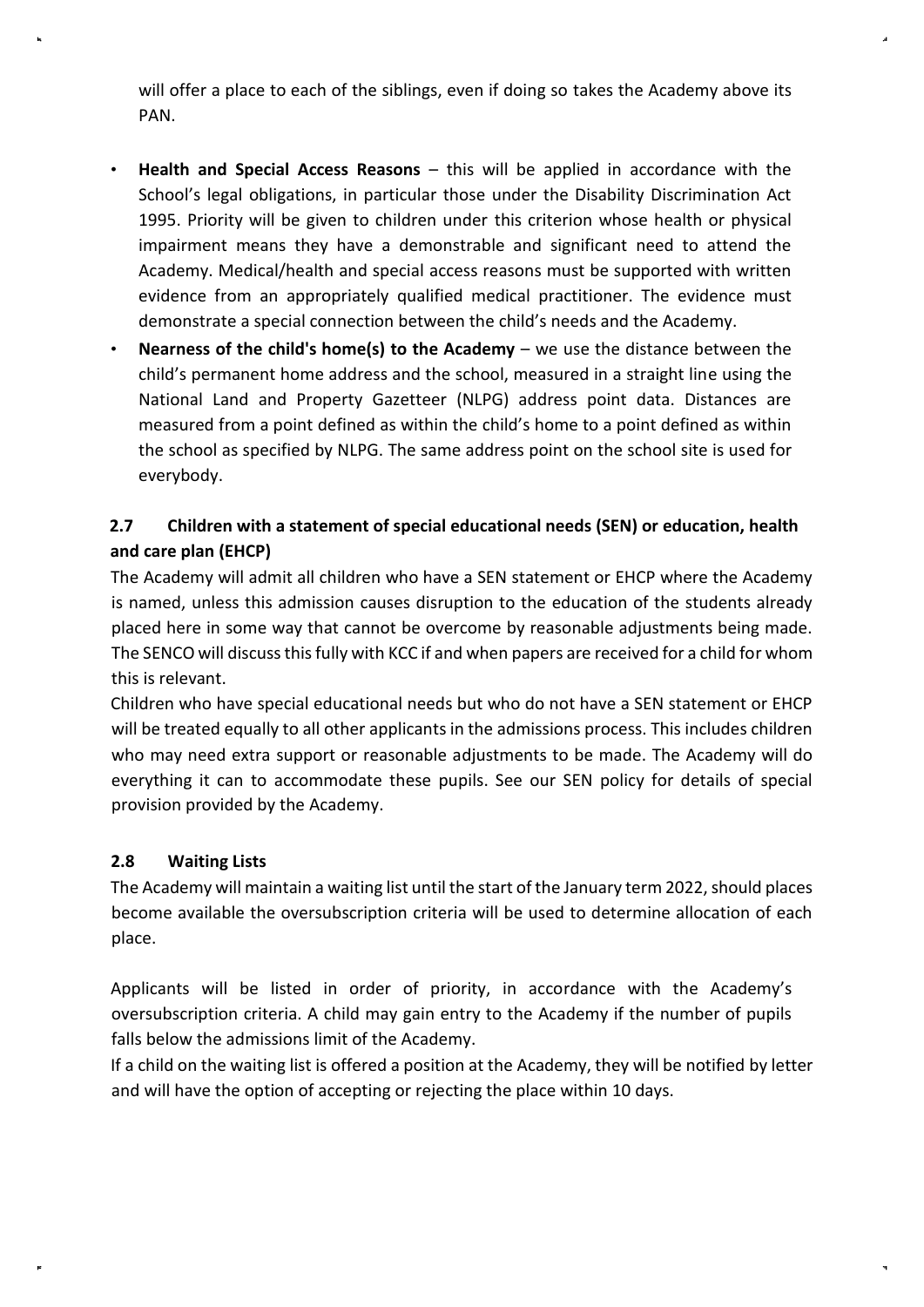#### **2.9 Post 16 Admissions**

All applications are to be made via the Kentchoices4U website. Both internal and external applicants will have to have met the minimum academic requirements to gain entry to the Sixth Form. Students wishing to study:

# • Level 3 subjects must gain a minimum of 5 x A\*-C grades/Grade 9-5 at GCSE *(for entry onto A/S and A level programmes this will derive from individual subjects)*

• Level 2 subjects must gain a minimum of 5 x D-G grades/Grade 4-1 at GCSE

Some subjects also have specific entry requirements which will be detailed on the Kentchoices4u website and in the Sixth Form Prospectus.

All applicants are invited to attend a guidance meeting, where their choices and relevance to their future intentions will be discussed. Parents/carers are also invited to attend this meeting. Students who fail to gain the required GCSE grades will be called for a further meeting prior to enrolment to discuss alternative options.

Prior attendance and behaviour records from secondary school education may be used to inform our decision about an offer of a place at Goodwin Academy Sixth Form.

In the event of a subject being oversubscribed places will be allocated on a first come, first served basis (providing entry criteria is met).

### **3.0 Appeals**

There is a statutory right to appeal to an appeal panel against any decision made by the Academy. The right to appeal occurs once the parent/carer has received notification of the decision of the Academy as to whether they will offer a place or not. This decision will be either on grounds of a student not being eligible for a place or that the student is eligible but there is no place available because the PAN for that year has been reached.

Should parents/carers wish to appeal, once they have been notified of the decisions, they must send a letter detailing the reason for appeal to the Academy. An appeal may take up to 30 school days to be arranged. Parents/carers have the right of appeal each time a decision whether to offer a place or not is made, however a decision is only made once in each Academic Year. Parents/carers have a right to attend and speak at the Appeal hearing.

The decision of the Appeal Panel is final and binding on all parties. An appeal panel's decision can only be overturned by the courts where the appellant or admission authority is successful in applying for Judicial Review of that decision.